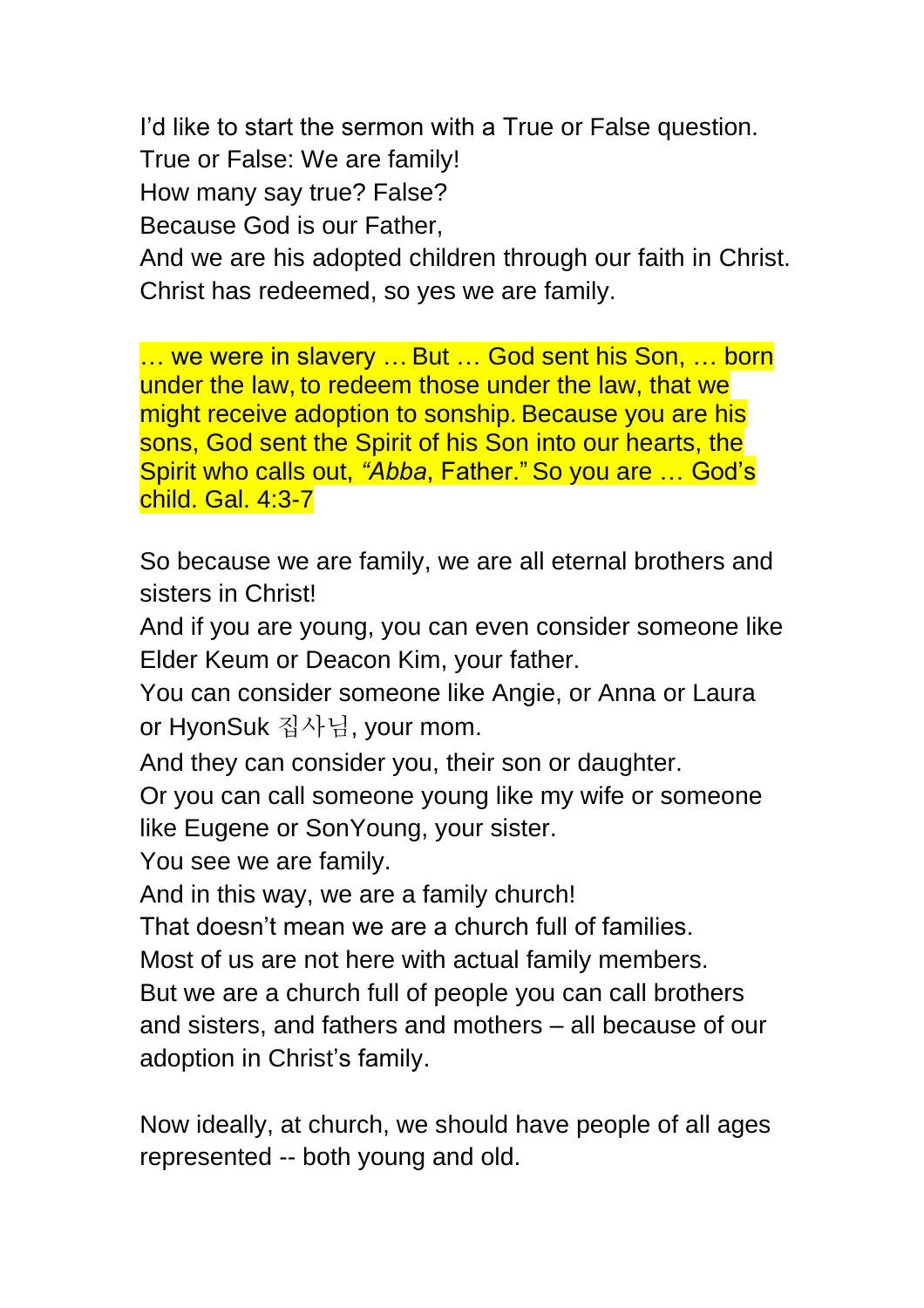But if you look around, we are underrepresented in the younger age groups – children, teenagers, and people in their 20s.

In heaven, however, all age groups – in a sense -- will be represented, so my desire is that our church reflects heaven.

I hope our church will one day diversify into all age groups – young and old.

Now the reason I have started my sermon this way is that I have a heart for the church and her health and her growth.

Nonetheless, over the past few decades, I have seen first hand, as well as in statistical research, some disturbing trends that just tears my heart apart.

20,30,40 years ago, there was a huge surge of Koreans attending church, but over the past 10, 15 years, we see a complete change.

Let's look at some **Current Trends in Korea**

- In Korea, about 30 years ago, approximately 40% of South Korea's population considered themselves Christian.
- Today, only 18% are Christian, but this figure is misleading because a high percent of these professed Christians are members of heretical groups.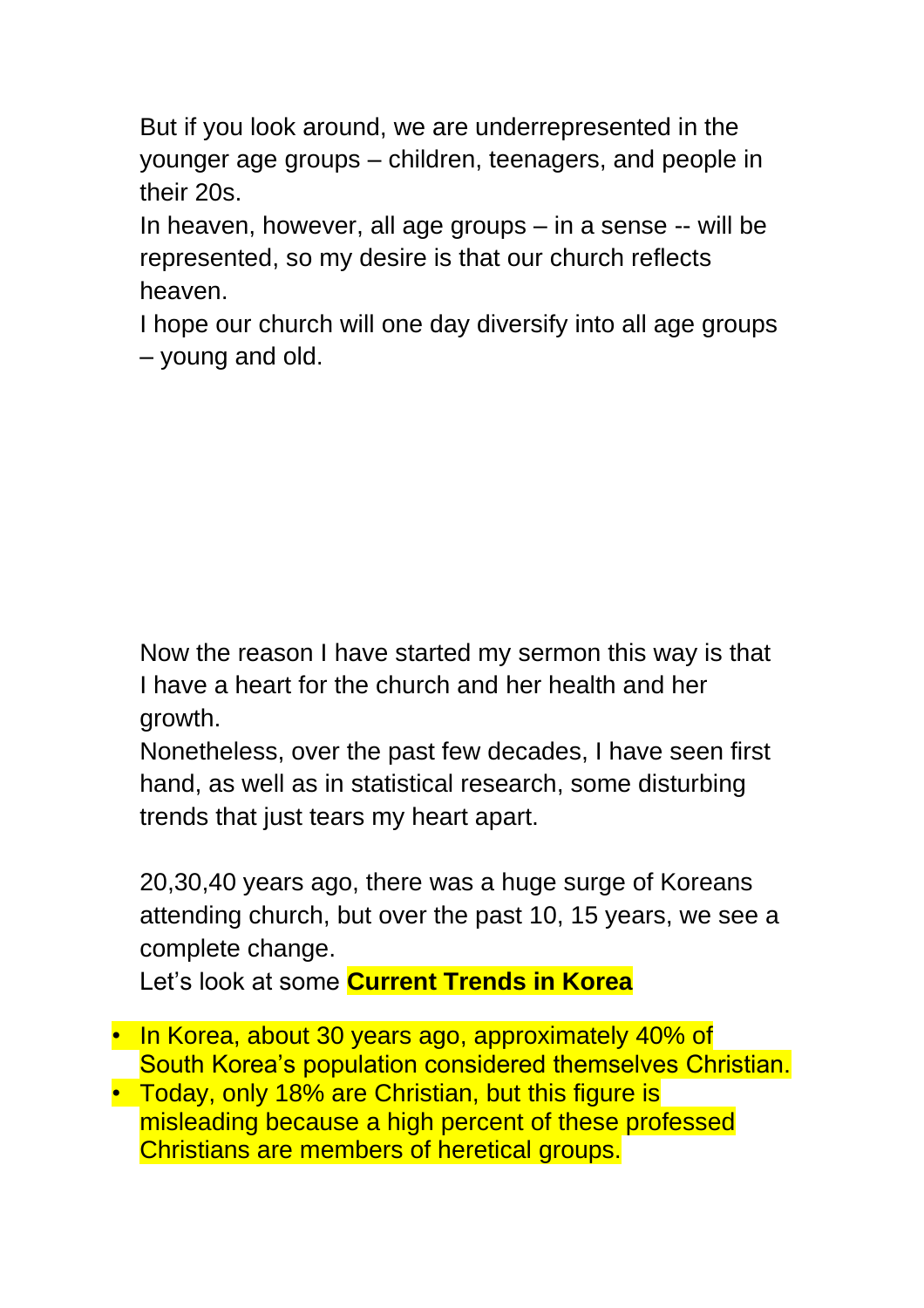• To add fire to the flame, in large part because of the secular media, hatred towards Christianity has risen steeply.

A lot of this bad publicity, has been sparked by bad pastors involved in scandals and bad churches making false prophecies and false promises.

These trends are also taking place in the US. Let's look at

## **Some Shocking Trends of Christianity in the US**

It feels like just yesterday that **America was once** considered a Christian nation. They used to send the most missionaries globally. But today that is no longer the case.

- 40 50 years ago, 70% of Americans teenagers faithfully went to church.
- But today, according to various surveys, 60% to 95% of people who grow up in the church leave the church during their college years or soon thereafter.
- And we know this trend is similar in Korea. I actually take surveys with my college students every year and the percentage of college attending church seem to decrease every year.

Why are young people leaving the church in droves?

• Is it because church is not fun enough, hip enough, cool enough, entertaining enough, relevant enough, experiential enough, etc.?

No, not at all. We can actually now look at the

**History of the contemporary Church (US and Korea) for answers.** 

• In the 1970's in the US and 1980's in Korea, there was a dramatic change in the message and worship (gearing towards young people).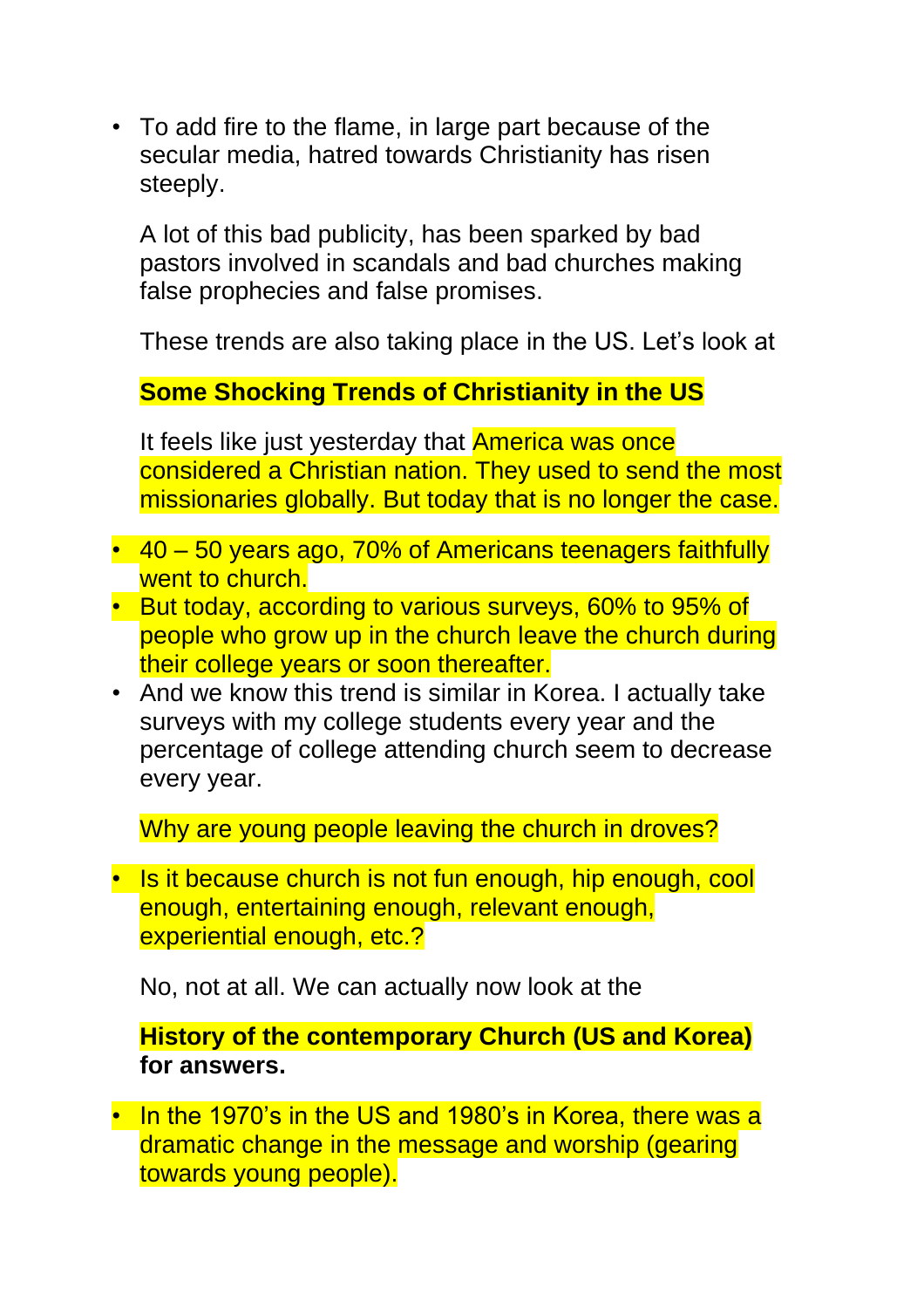#### young people)

There were:

Subtle changes in the messages from the pulpit: The Gospel was replaced with practical self-help, moralistic (Aesop's fables), therapeutic, entertaining messages.

There was a Rise of mega churches (9 out of the top 10 largest mega churches located in Korea) that rely on research-based techniques to attract "seekers." (ex. Yoiedo Full Gospel church and Willow Creek)

The result of these mega churches in Korea like Yoiedo Full Gospel church has recently been marked by scandal, for example, the embezzlement of an enormous amount of money by the senior pastor and his son, giving Christianity a negative image in the media.

Willow Creek Community Church – one of the largest churches in the US -- conducted a survey among their church members and they discovered that those who attended their church the longest were the ones who were the most likely to leave the church and leave Christianity.

### If we look at the general **Changes to the face of Christianity over the past 30, 40 years.**

- The message from the pulpit has progressively centered around me and my personal Christian devotion/piety rather than Christ and His work – the Gospel.
- Trends in Worship: there has been a move away from solemn Scripture-based hymns and psalms to more contemporary themes and worldly styles -- pop and rock Christian music; entertainment/concert style atmosphere (lighting, stage presence, rock-and-roll instruments) became the norm.
- New styles focus more on the self (What I can do) rather than on God (What He has done).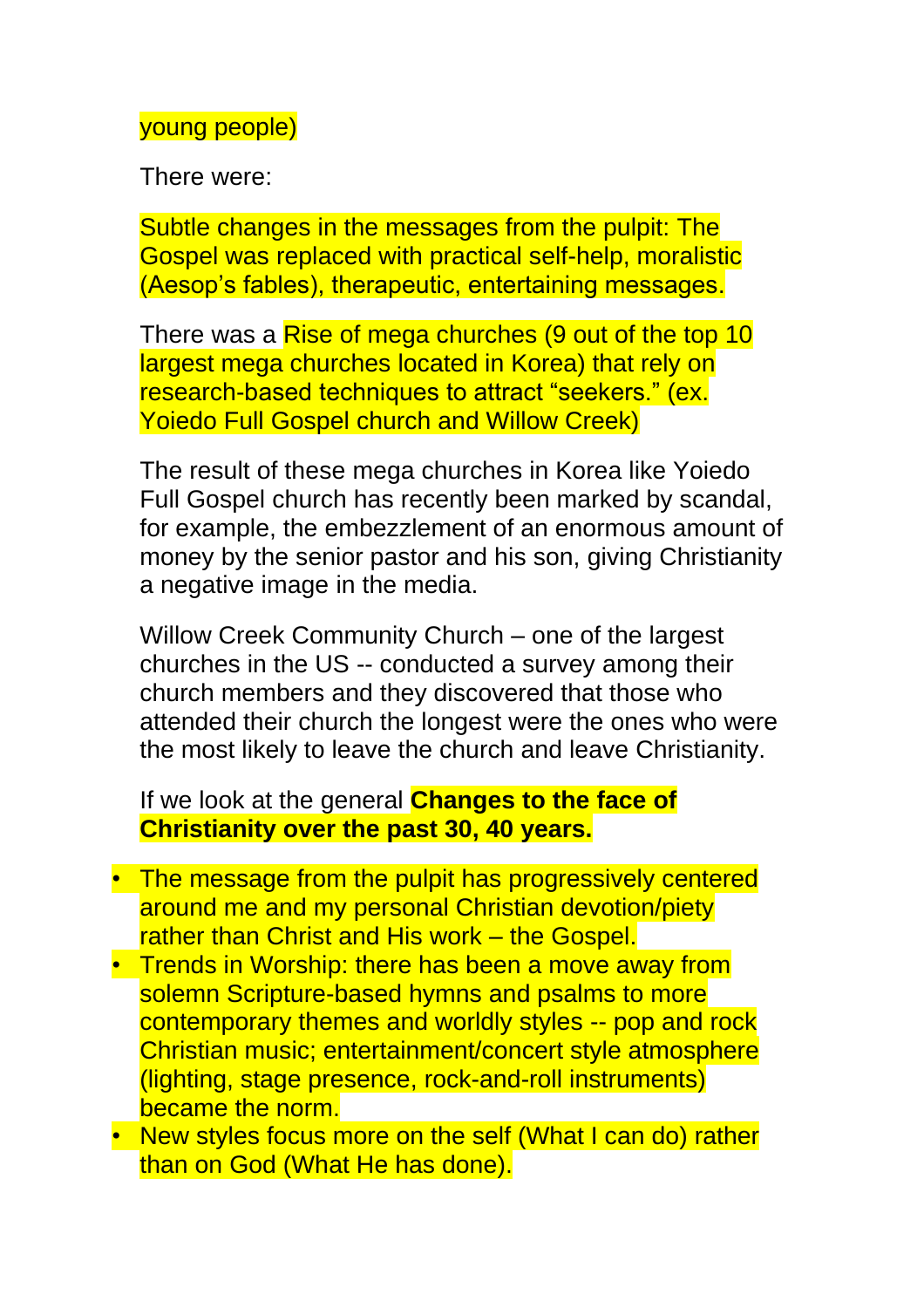So we need to ask the question, **What sparked this contemporary movement?**

• In the 70's and 80's, elders wanted to increase the number of young people attending church. (Some cities in the US had over 70% of their young people attending churches – "Let's make it 100%! How can we do it? Let's appeal to the masses."

What did the masses want? What did young people like? They like secular music, they love rock and roll. It was the craze of the 50's, 60's, 70's so what did these leaders of the church say, "let's bring rock and roll into the church!" and now it's the main way to worship today.

After 40 years of this contemporary movement invading our service, we seriously have to ask this question:

**Has this man-made movement failed or succeeded?**

- Young people's attendance in church over the decades has dropped dramatically.
- Silent exodus in the church.
- Why Silent? Mega churches give off the appearance that the church is growing; there is "real revival" they say – but the mega churches are usually the last stop before young people leave the church completely.
- Lots of hype but no revival, no overall growth in numbers and in spirit.

# **Ramifications of the Christian Contemporary Movement**

- Christians are abandoning their faith at alarming rates.
- Cynicism and antagonism towards Christianity is escalating (the most bitter are former churchgoers, mostly from Charismatic, Pentecostal, Health, Wealth and Prosperity circles [usually due to false promises])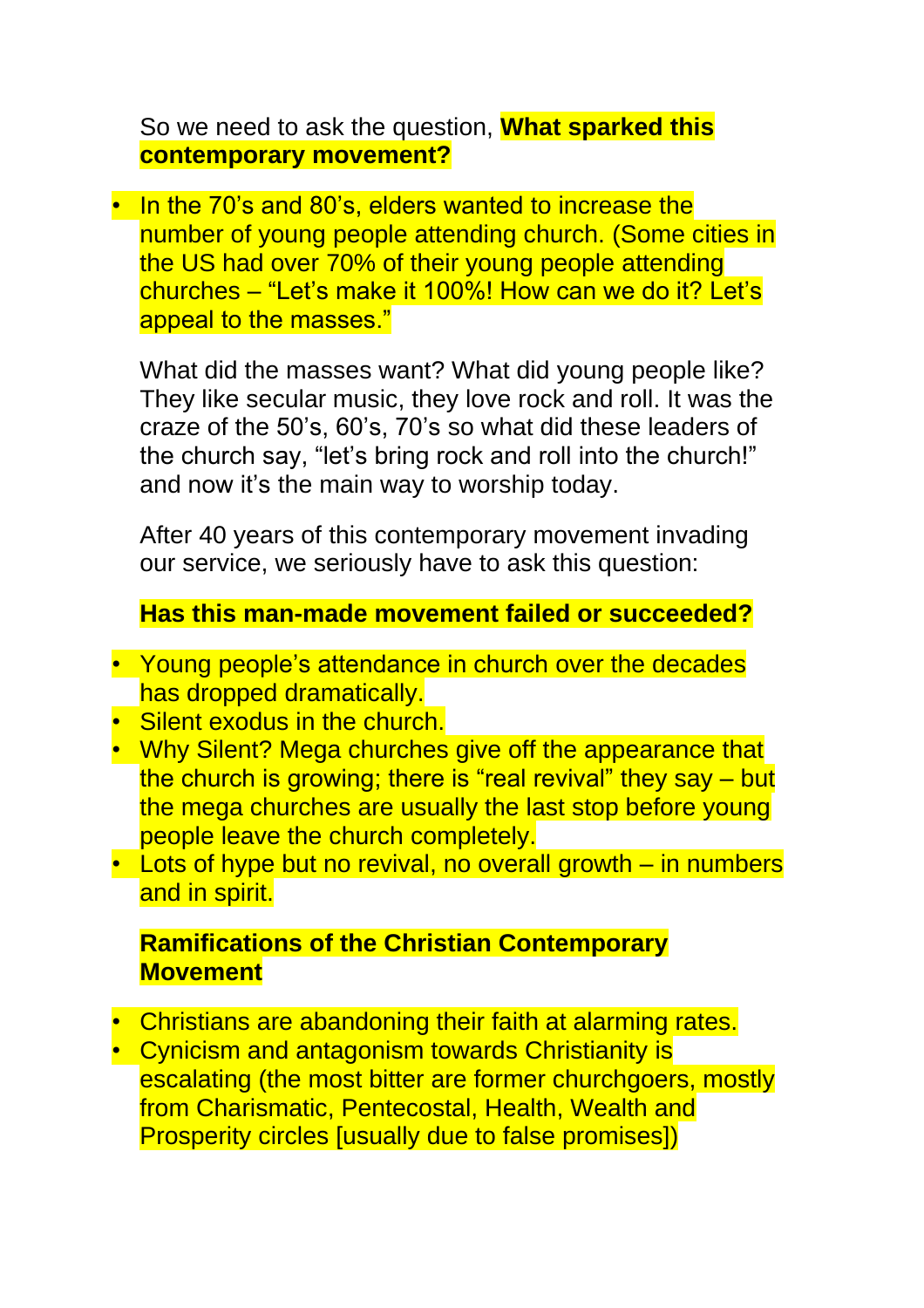- Seminaries are dwindling in numbers or even closing, or becoming liberal or secular to attract even non-Christians.
- Growth of heretical movements
- **What can we do to prevent young Christians from leaving the church?**
- Repent! (Repent from our sins and repent from turning to man-made methods and messages rather than God's.)
- Go back to God's method: proclaiming the Good News the Gospel. This is how Jesus, His disciples, Paul, and the early church did it, and so should we!
- Give young people a strong foundation based on the Gospel so that when the storms of life attack their faith, they will be able to stand strong on solid ground.

So brothers and sisters,

Let's do it God's way,

not our way!

All we need to know is Christ Crucified – The Gospel. Let's go back to the Gospel.

For I resolved to know nothing while I was with you except Jesus Christ and him crucified. 1 Cor. 2:2

Man's wisdom and techniques is what the church has trusted in for the past several decades. We have done it our way, not God's way and our way has left us with a weak, dying church, with people leaving the church in droves.

It's time we repent, and start doing church His way!

Let us leave our man-made messages and techniques and go back to the message of Christ – the Gospel.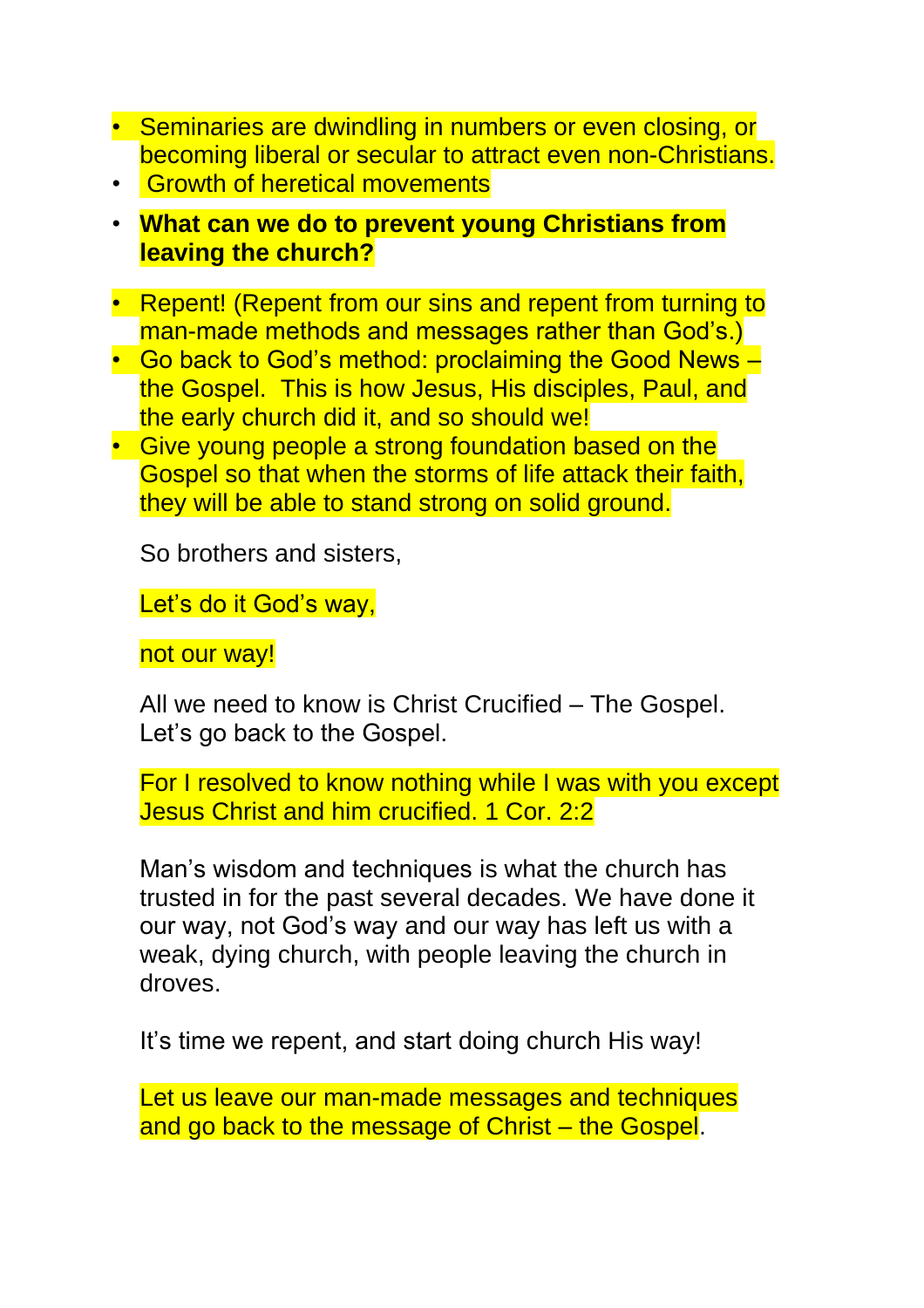### **It is written,**

[Christ] we proclaim, admonishing and teaching everyone with all wisdom, so that we may present everyone fully mature in Christ. To this end I strenuously contend with all the energy Christ so powerfully works in me. Col.1:28-29

There is power in the Gospel – and through the Gospel -- Christ can powerfully work in you.

So if we stick to Christ's original message -- His Gospel -- I believe we can reach out to young people and they will desire to worship in church all the days of their livers.

Unfortunately, the message of a bloody savior on a cross - - our need for forgiveness of our sins -- is seldom preached in the modern church.

Today, on an average Sunday, the Good News is usually absent in the sermon.

I pray that God will bring a surge of Gospel preachers back to Korea, the US and Canada, all over the world. Let us pray for that the next generation of preachers will be faithful in preaching the Gospel from the pulpit – every Sunday, every Sunday!

Brothers and sisters, you know that, every Sunday, I have preached the Gospel to you.

And this Gospel preaching has produced good fruit in many of you.

I'm so glad to tell you that just recently, I received good news from a friend whom I consider like a younger brother.

He attended an English-ministry at one of the largest Korean churches in the US. Unfortunately, like most young people his age these days, he was slowly falling away from Christianity.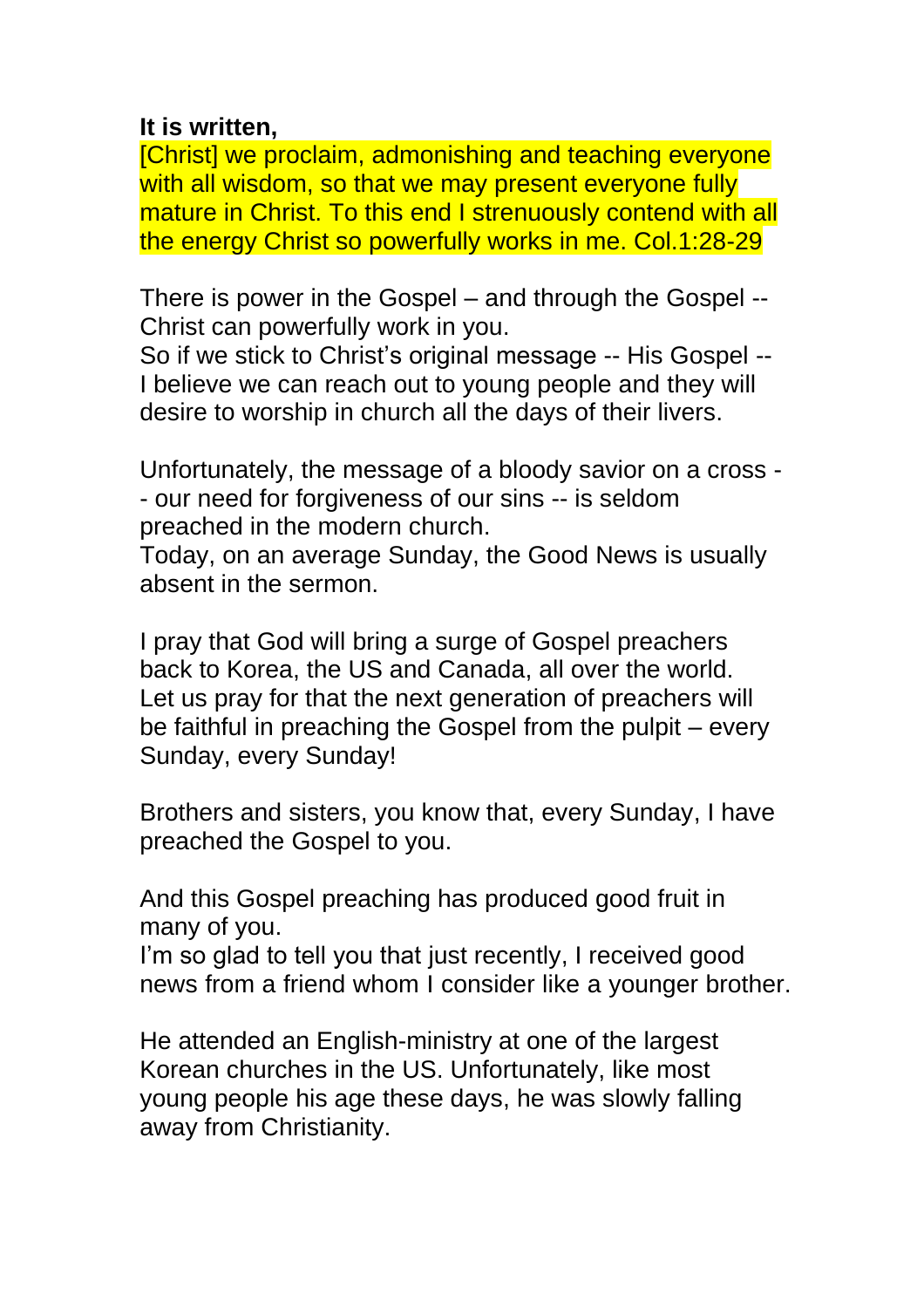I was worried, so I have been praying for him over the past 4 years. We have kept in touch and he has frequently visited me in Korea.

Over the past couple of months, I sent him sermons I've preached here at SEM and in Kenya.

Out of all my friends who I have sent my sermons to, Josh is actually the only one who replied asking for more. Send me all your sermons, he requested.

So I sent him many sermons and recently, he sent me this text message.

Thanks Joshua, you sermons really speak to me. I've been reading the gospel recently and have come to know Jesus more. I knew that I was a sinner but now I truly know how dirty I am. I pray that I may be able to spread the good news and not falter through time as well as what people may think of me.

Wow! That's the best news of all. I am in the same boat as you and I know you can tell God has been working in me too. I celebrate that you have come to know Jesus more and may He continue to work in you! I will continue to pray for you!

You see, the first thing that you must realize before you can truly come to Christ is know that you are a sinner – you need to truly know how dirty you are.

When you realize you are dirty, when you know you are a sinner, then you will want to become clean, you will want to be forgiven.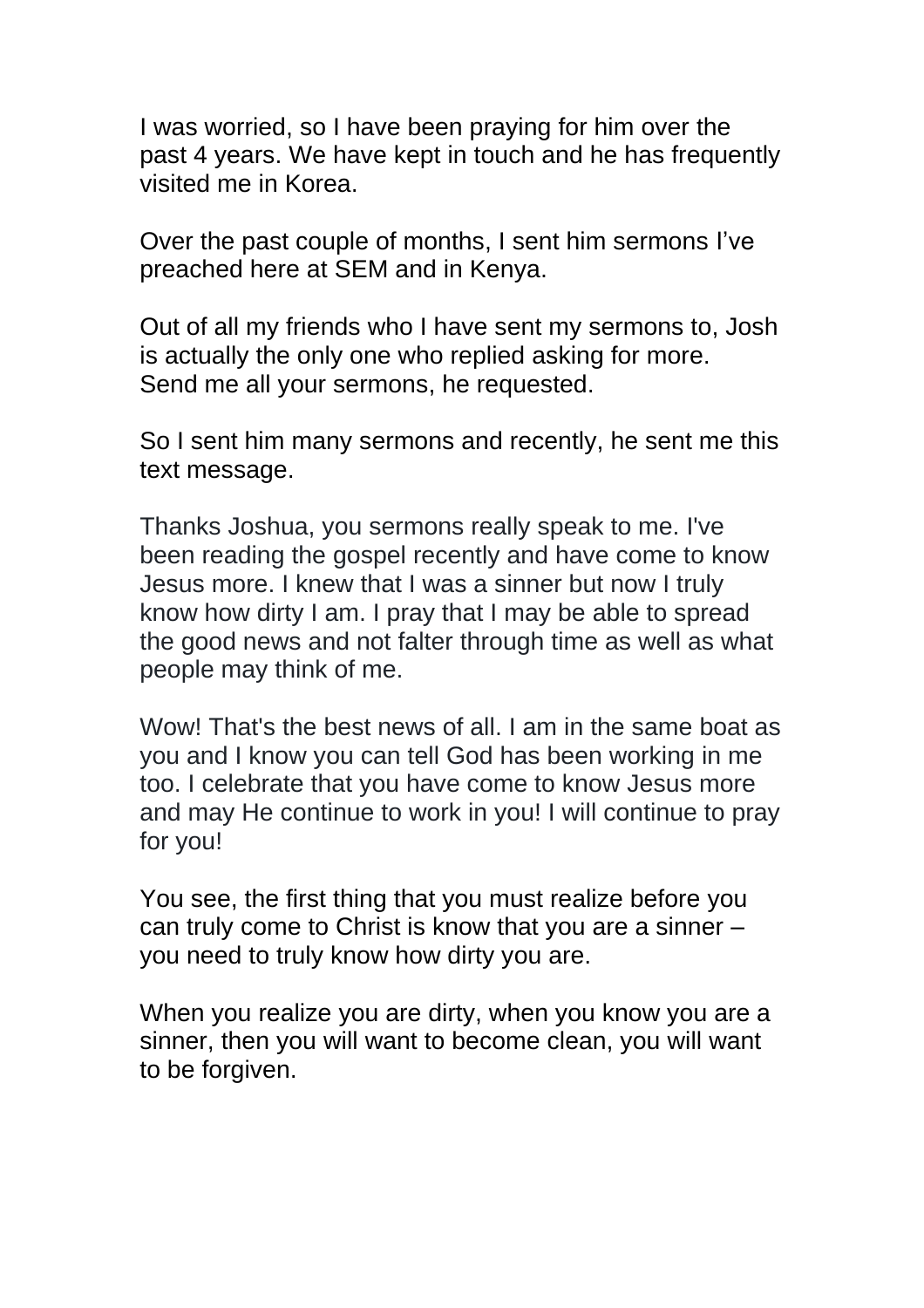And that is why preachers need to preach the Bad News – the Law – first to reveal the hearers' dirty, sinful state so that we yearn to be forgiven, we desire to be clean. And once the preacher sets that context, he can then naturally transition into the Gospel as the answer to our sinfulness.

This is called Law-Gospel preaching.

Law-Gospel preaching makes the Good News, truly good news!

The Good News is Jesus came to forgive our sins – but the only way He can forgive us is if we – through the proper use of God's Law -- first humble ourselves. Realize how dirty we are, and how sinful we are – this is the bad news.

And the bad news prepare for and drives us to Christ, for His forgiveness (Gal. 3:24).

Once we are forgiven, like my friend Josh, we will desire not to falter and desire to spread the Good News to others.

In our Bible passage, a Pharisee named Simon invites Jesus to his house.

But a sinful woman goes to the Pharisee's house and falls at the feet of Jesus. She starts crying uncontrollably. She is pierced to the heart because of her dirtiness, because of her sin.

Her tears fall on Jesus' feet.

She has nothing to wipe her tears with, so she lets her hair down and she wipes Jesus' feet and then she pours expensive perfume on them.

This must have been an awkward moment.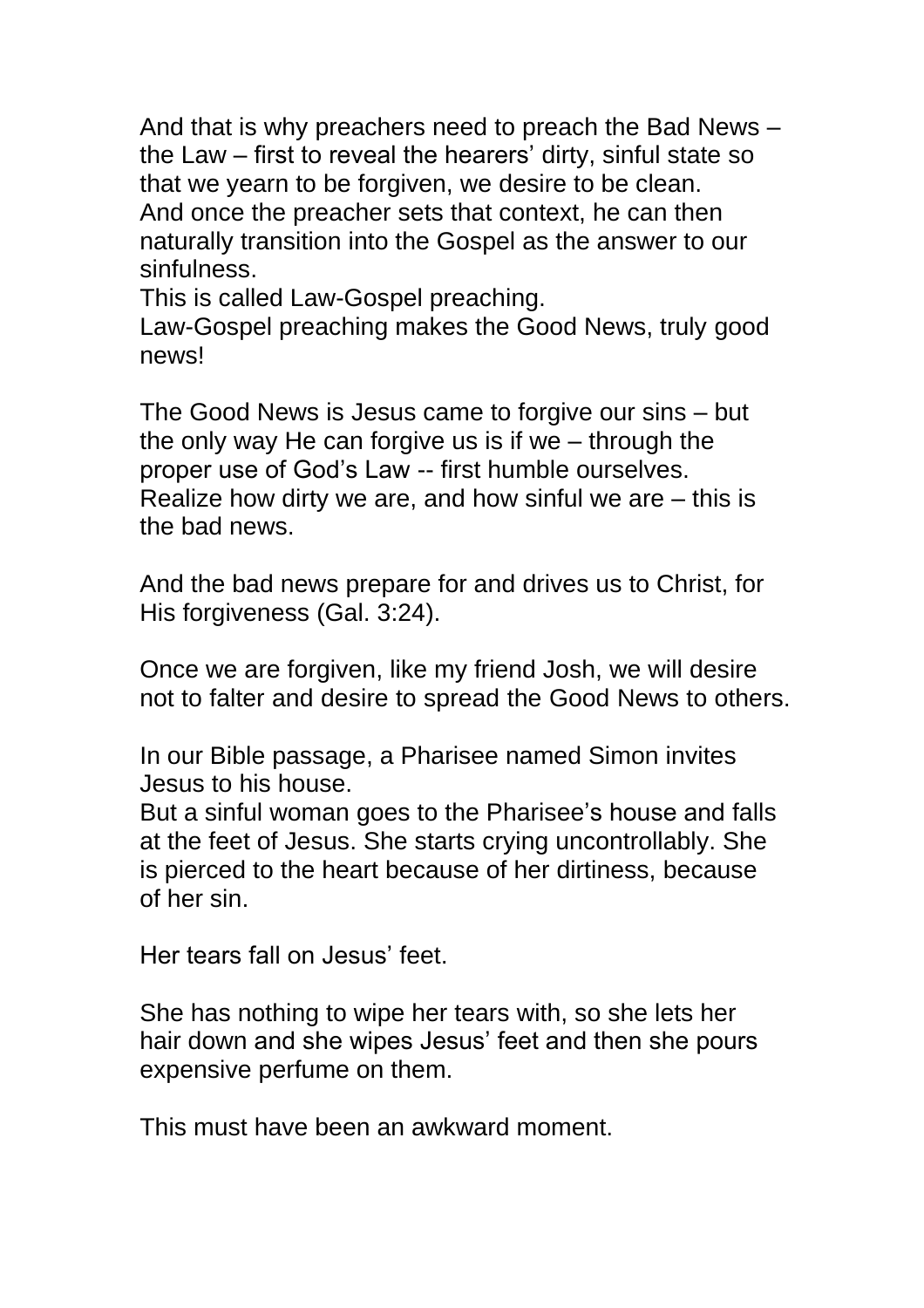We've all been in awkward moments before, when everyone looks at you, when everyone is silent, and time just stands still.

Well, this was probably the most awkward of awkward moments.

I'm sure everyone in the house stood motionless staring at Jesus.

You could hear a pin drop.

The reason it was awkward was that this woman was a sinner, a prostitute – a bonafide adulterer -- and Jesus is known to be a righteous man.

Can you imagine a notorious prostitute comes to you and starts crying at your feet, wiping your feet with her hair? What would you do?

And this is what everyone is thinking: What is Jesus going to do?

And what about the host – Simon the Pharisee?

He probably said in disgust, "Why is Rabbi Jesus – this supposed man of God -- letting this dirty woman with her hair down touch his feet. Scandalous!

In Simon's "holy," judgmental pride, he probably thought, "If I were in Jesus's shoes – no pun intended -- I'd kick this dirty woman away!"

But here Jesus is, allowing her to touch and even kiss his feet.

And that is why Simon the Pharisee says, "If Jesus were truly a prophet, he would know who [this] woman is, for she is a sinner."

But Jesus knowing his hypocrisy, his incredible self- righteousness, and at the same time, Jesus knowing the woman's repentance, sorrow, and remorse for her sins, answers Simon,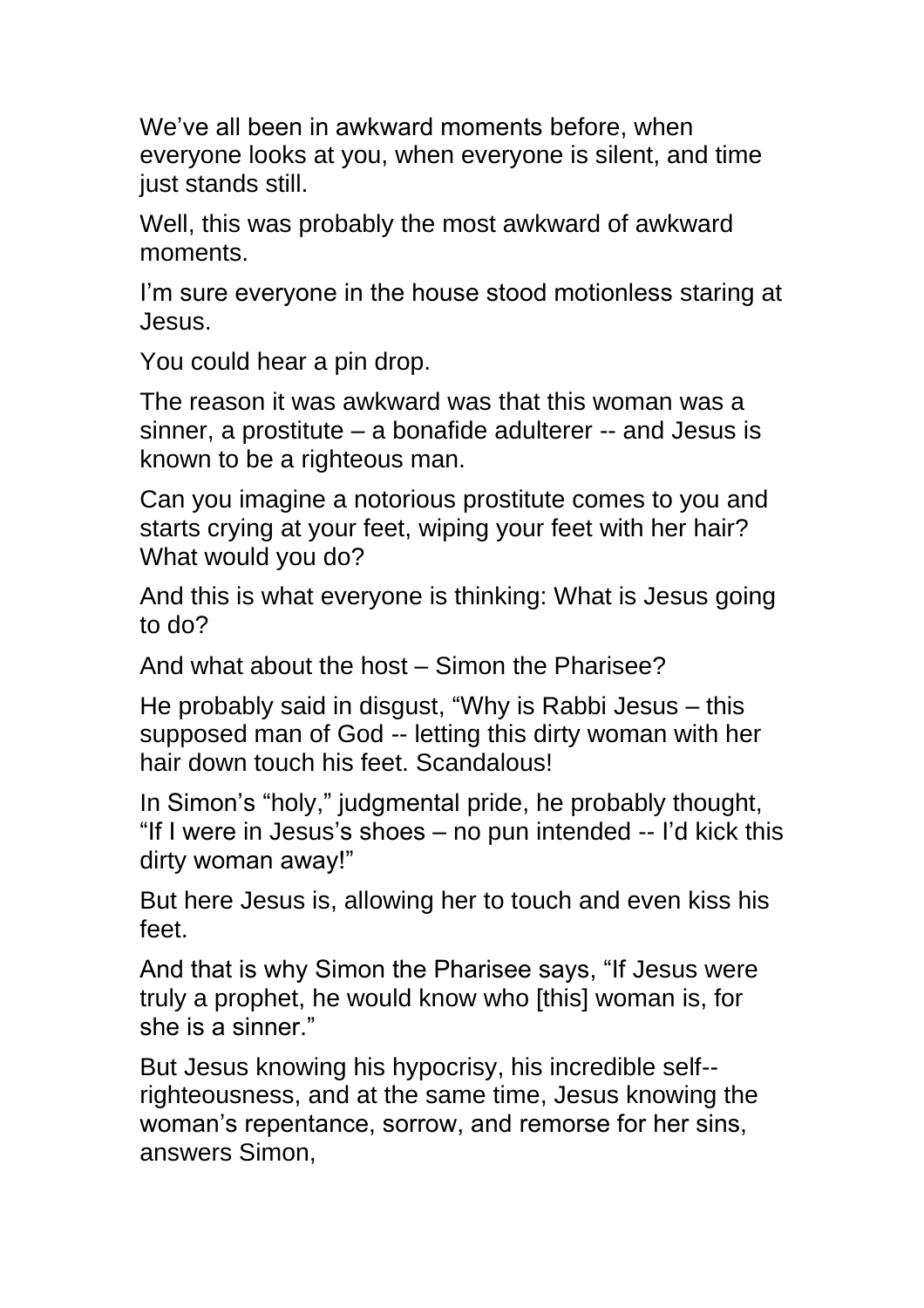"… Two people owed money to a moneylender. One owed him five hundred denarii, and the other fifty. Neither of them could pay him back, so he forgave the debts of both. Which of them will love him more?" Luke 7:41,42

Simon replies,

"… the one who had the bigger debt forgiven."

"You have judged correctly," Jesus said.

Then [Jesus] said to Simon, "… I came into your house. You did not give me any water for my feet, but she wet my feet with her tears and wiped them with her hair. … this woman, from the time I entered, has not stopped kissing my feet. You did not put oil on my head, but she has poured perfume on my feet. Therefore, … her many sins have been forgiven .... [W]hoever has been forgiven little, loves little." Luke 7:45-47

You see, this woman realized how sinful she is and so she was forgiven much, naturally resulting in great love for her Savior.

Brothers and Sisters, Do you want to love Jesus more?

If so, Realize how much of a sinner you are and how much He has forgiven you and, you will love him more.

But what about Simon the Pharisee? You see, he was self-righteous.

He thought he was holy. And so he did not repent when Jesus came to visit him and as a result, he rejected the Savior – the Messiah!

Simon represents the unrepentant Jews who think they are special, chosen, righteous, holy. And because of their arrogance, they did not realize that they are actually dirty and sinful -- just like the prostitute.

The Jews failed to see their dirtiness and their need for the forgiveness of their sins. Thus, they rejected their Messiah!